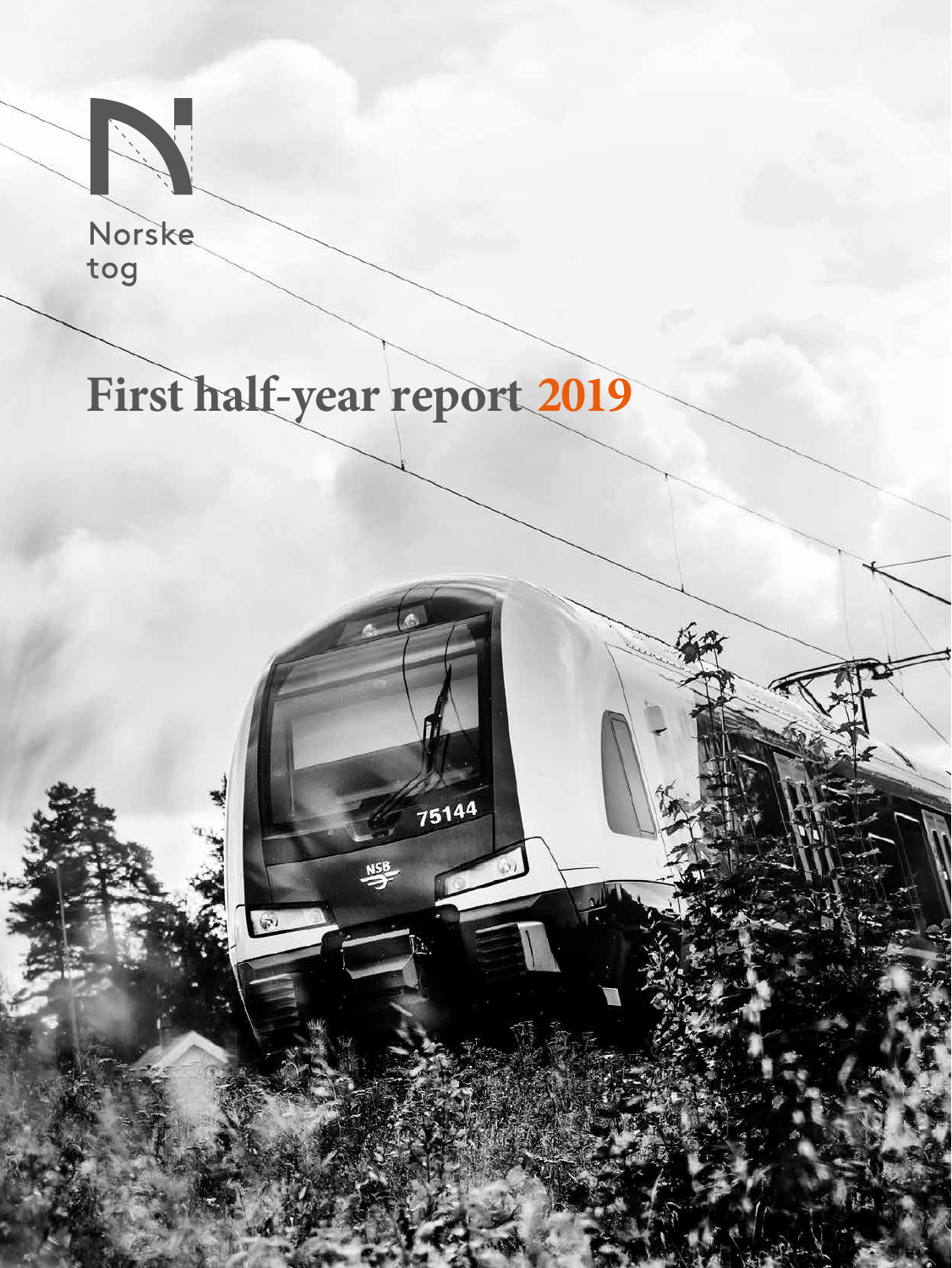### About Norske tog

The company shall **procure**, **own** and **manage** rolling stock, which shall preferentially be used for the execution of passenger transport by train as a public service obligation. The company's rolling stock shall be offered on competition-neutral terms. The company also has an advisory function with respect to the Norwegian state. The company shall operate efficiently.

Norske tog AS is 100% owned by the Norwegian Ministry of Transport and Communications and is a Category 4 company, meaning that the state has sector policy objectives for its ownership.

| <b>Financial key figures (MNOK)</b> | 1. half-<br>year<br>2019 | $1.$ half-<br>year<br>2018 | Year<br>2018 |
|-------------------------------------|--------------------------|----------------------------|--------------|
| Operating profit                    | 199                      | 229                        | 426          |
| Pre-tax profit                      | 137                      | 189                        | 324          |
| Profit for the period               | 107                      | 146                        | 279          |
| Net cash flow                       | $-1769*$                 | 332                        | 2012         |
| Working capital                     | 53                       | $-153$                     | 1955         |
| Equity                              | 2941                     | 2 7 1 2                    | 2835         |
| Equity ratio                        | 24 %                     | 24 %                       | 21 %         |
| Return on equity**                  | 8.5 %                    | 5,6 %                      | 10.9 %       |

### **Financial key figures**

\* The negative net cash flow is due to payment in advance made on purchase of trains as well as loan payments. A loan was also completed during the 4th quarter in 2018, which proceeds were used to pay loans that matured during the 1st and 2nd quarters in 2019.

\*\* Return on equity is based on the last 12 months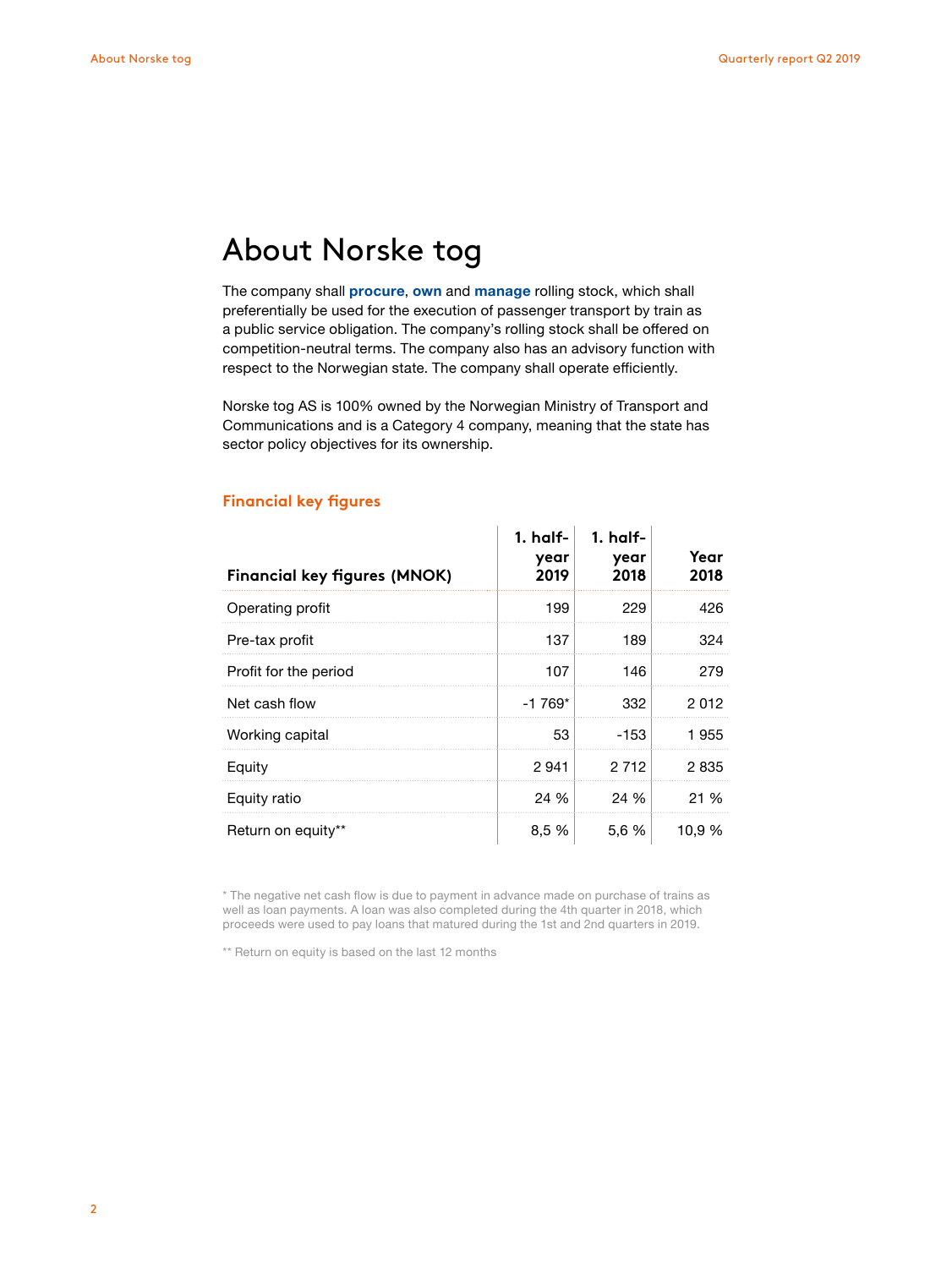### Key events

### **New train operating company**

In June, SJ Norge was awarded the tender for Traffic Package 2 North and will operate the train service for passengers on the Dovre Line, Nordland Railway, Trøndelag Commuter Rail, Røros Line, Rauma Line and Meråker Line. SJ will lease trains from Norske tog.

### **New local trains project**

Norske tog is working on finalising the request for tender for procurement of new local trains. The plan is to enter into a contract for procurement of new local trains during 2020. It takes four years from order to delivery of new local trains.

### **Better internet coverage**

To ensure good internet coverage for passengers, the Norwegian Railway Directorate has tasked Norske tog with procuring mobile signal boosters for trains. Norske tog has put this out to tender and will enter into a contract during the autumn of this year, with installation starting up early in 2020.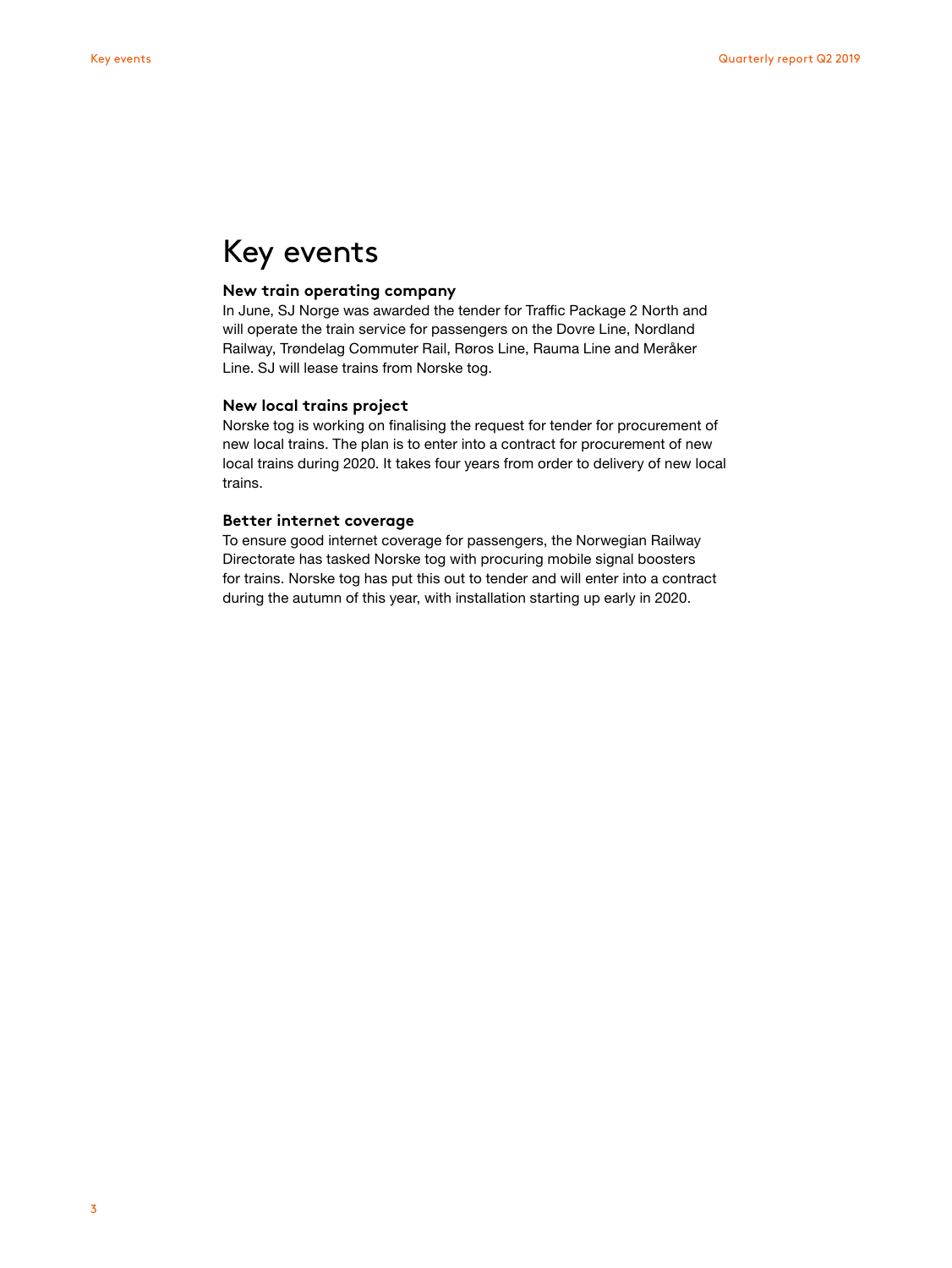### Traffic growth will strengthen the offer

In June, SJ was awarded the tender for Traffic Package 2 North. The company will further develop the train service for passengers on the Dovre Line, Nordland Railway, Trøndelag Commuter Rail, Røros Line, Rauma Line and Meråker Line.

One of the factors underlying the offer is SJ's confidence in increased traffic growth. We are also sensing similar optimism from the train operating company GoAhead. The continuing strong growth reported by Vy (formerly NSB) in the first four months of 2019 is good news for both GoAhead and SJ.

There is every reason to believe that tenderers for both Traffic Package 3 West – who were due to submit their tenders in August – and Traffic Package 4 will use traffic growth as a measure in order to strengthen their offer.

Norske tog will be happy to supply enough trains to all our lessors to enable them to accommodate the growth and deliver a better service for the benefit of their customers and society at large. It takes around four years from ordering a train until it is delivered. Norske tog plans to enter into a contract to purchase new local trains during 2020.

Offici Risa

Øystein Risan Chief Executive Officer, Norske tog AS

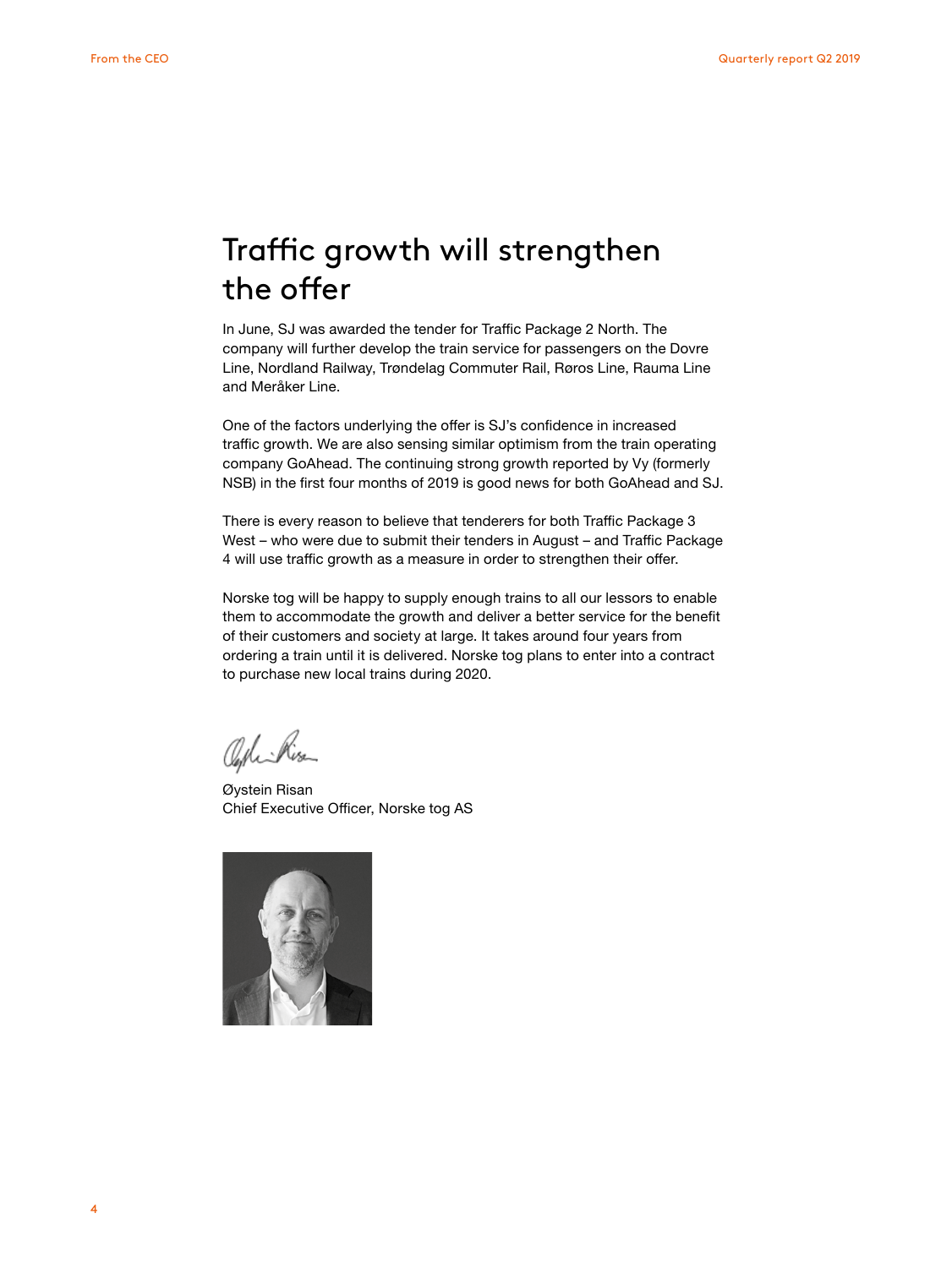## Economic developments in Norske tog

Norske tog is posting net profit of MNOK 48 (MNOK 60) for the second quarter of 2019, down MNOK 12 on the same period last year.

This represents a rolling 12-month return on equity of 8.5%. The company's long-term target is to achieve a return on equity of 5%. The annual return on equity will fluctuate in line with the scope of planned investment projects. The Board of Directors expects a lower return in the coming years in the wake of major project launches.

The company expects to grow revenue in the next few years thanks to continuing deliveries of the FLIRT trains. These will replace old trains and provide scope for planned growth.



#### **Development in financial key figures Q2 2018 and Q2 2019**

Q2 2019 Q2 2018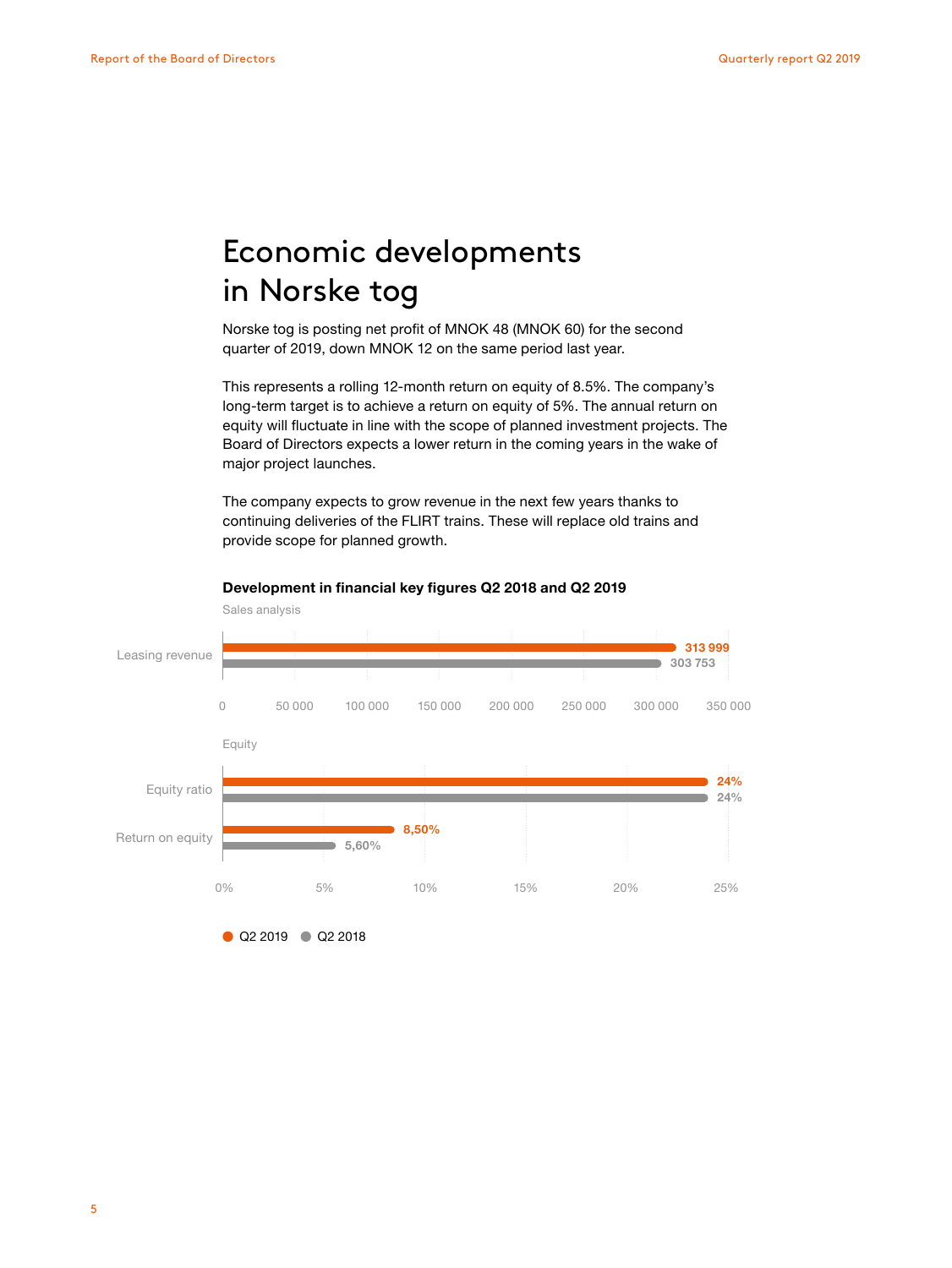### **Financing**

Norske tog has a high level of creditworthiness, with Standard & Poor's awarding the company a Long-Term Issuer Credit Rating of A+ (stable).

The company borrows through the Euro Medium Term Note (EMTN) programme. This programme does not contain any financial criteria but has an ownership clause linked to the state's required 100% ownership of Norske tog.

At 30.06.2019, the company has bonds of MNOK 1,518 maturing in the next 12 months. The company plans to refinance a significant proportion of this amount in the course of the year.



#### **Long-term liabilities**

6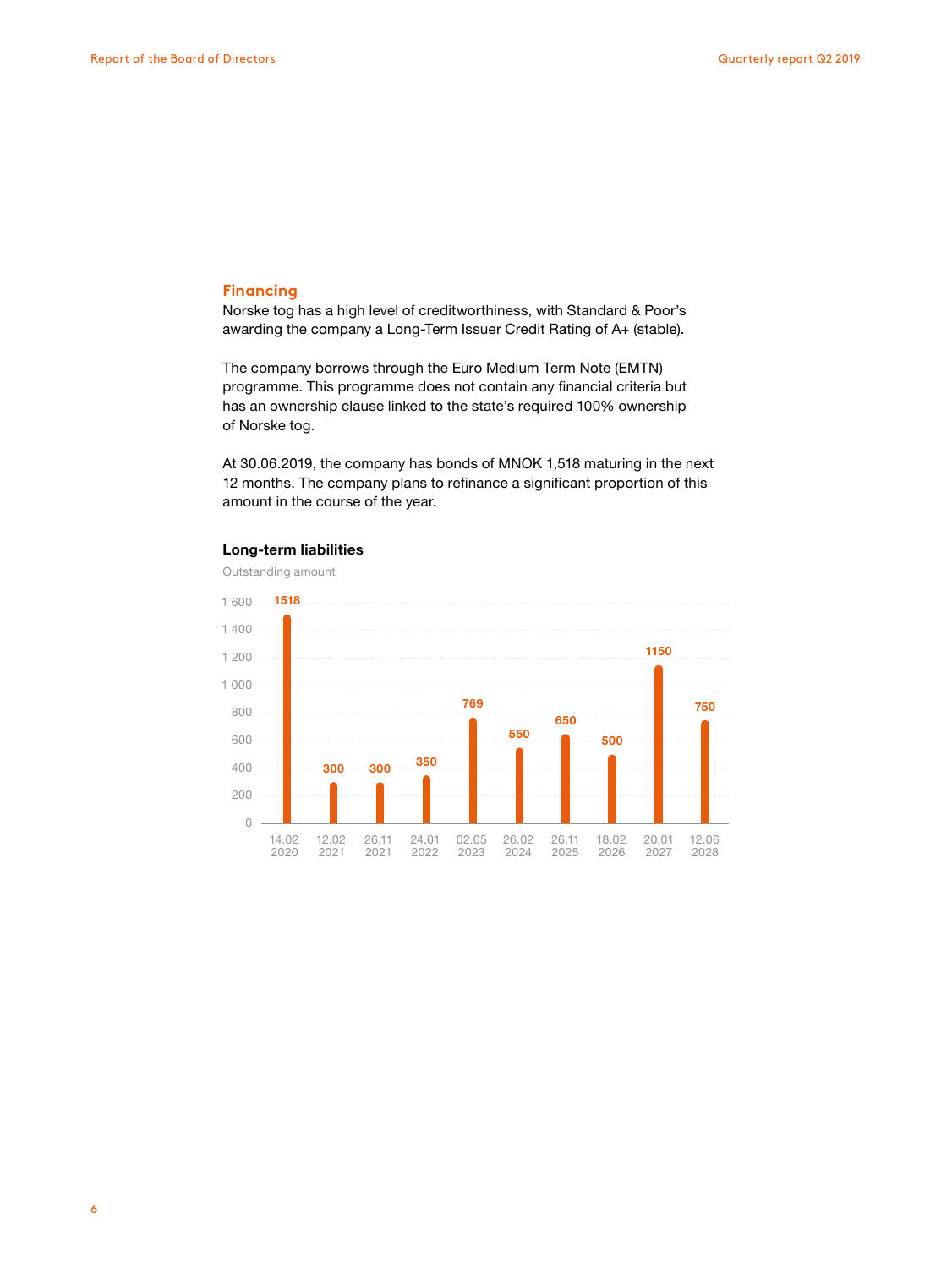### **Results Results 2nd quarter**



Q2 2019 Q2 2018

### **Cash flow 1. half-year Cash flow**



Net cash flow from operating activities is NOK 324 million (NOK 552 million). Net cash flow from investment activities is NOK 793 million (NOK 471 million), with funds mainly used to purchase new rolling stock. Net cash flow from financing activities is NOK 1,300 million (NOK 250 million), used solely to repay bonds.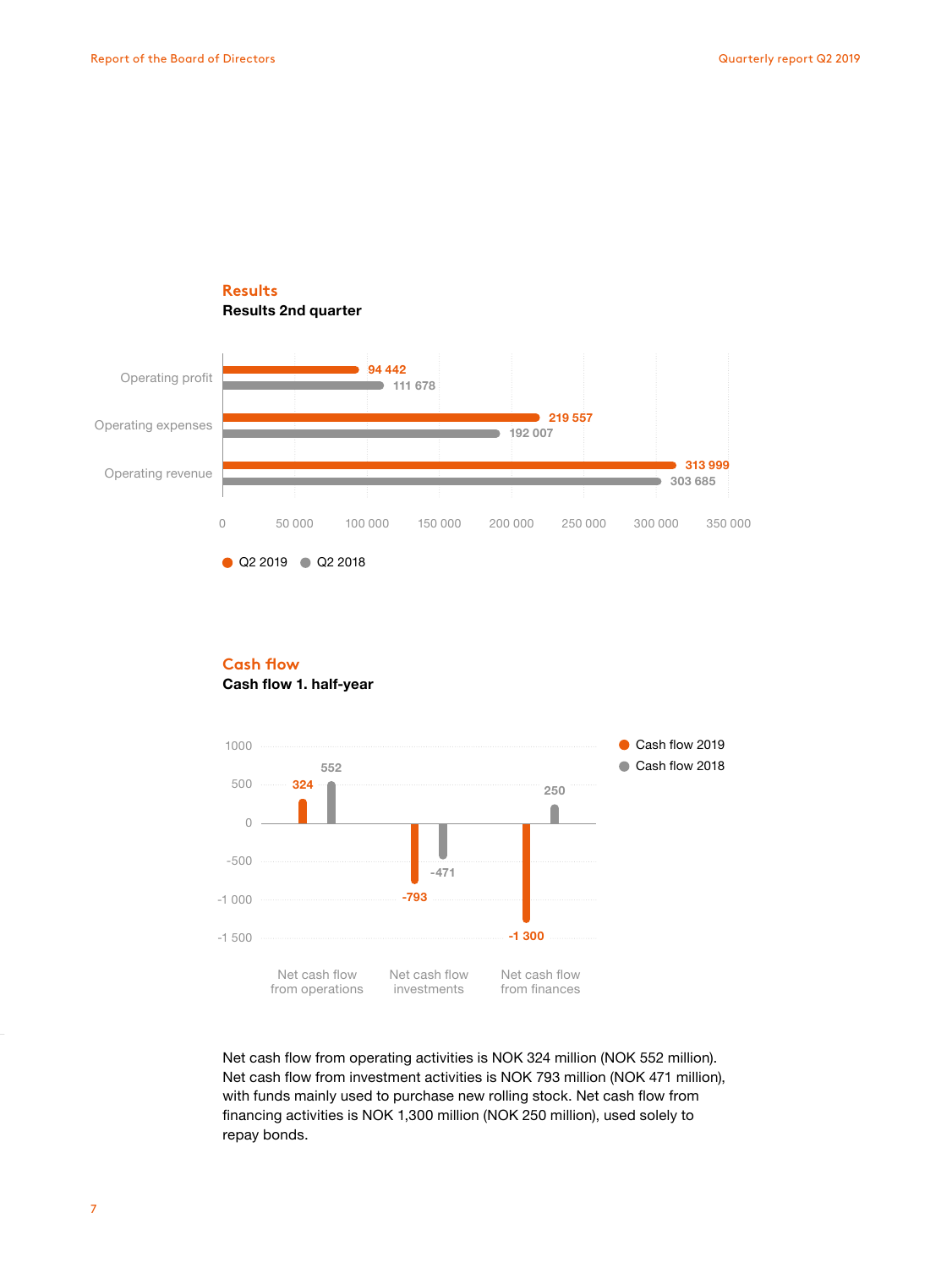A bond of MNOK 1500 was taken out at the end of 2018 due to a loan of MNOK 600 that matured in February 2019 and a further MNOK 700 that matured in April 2019. In addition, an advance payment of MNOK 571 was made on option 5 of the Stadler contract.

### **Outlook**

The contract for Traffic Package 2: North was awarded in June, with SJ chosen as the train operating company. The train operating company for Traffic Package 3: West will be announced in mid-December 2019, with start-up in December 2020. Traffic Package South is scheduled for start-up in December 2019.

Norske tog has applied to the Norwegian state – represented by the Ministry of Transport and Communications – for residual asset insurance for mid-life upgrades of 36 trainsets in order to maintain their technical standard and service life.

One of the most substantial projects for Norske tog in 2019 is drawing up specifications of requirements and tender documents relating to the purchase of new local trains. If Norske tog is to have new local trains available in 2024, the decision to procure new trains must be taken this year so that contracts can be signed during 2020.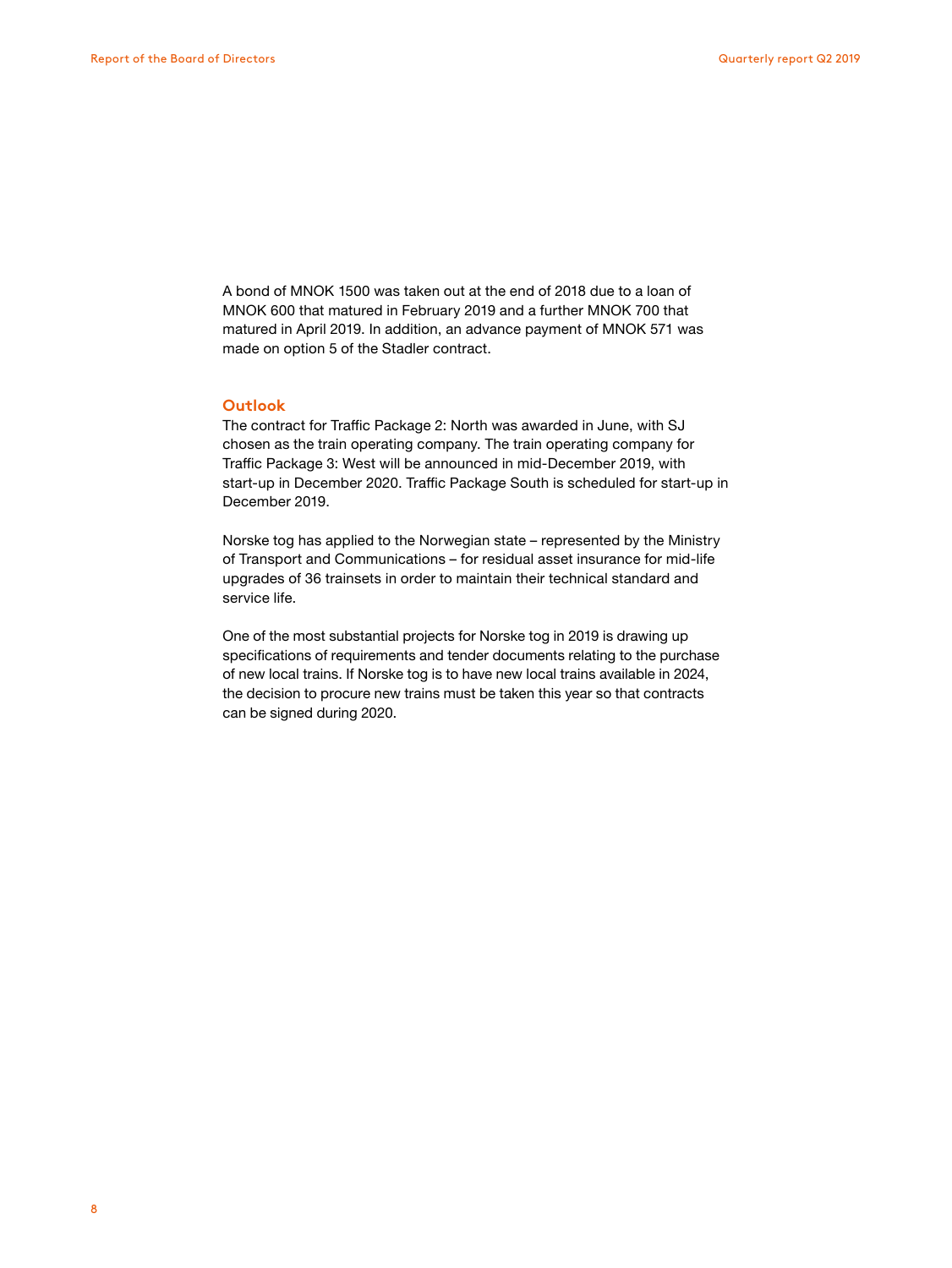### Risk

### **Financial risk**

The company's overall risk management plan focuses on the unpredictability of the capital markets and seeks to minimise the potential negative effects on the company's financial results. The company uses financial derivatives to hedge changes in interest rates and exchange rates.

Norske tog takes out loans in the markets and currencies that offer the most favourable terms overall. Loans in foreign currencies are swapped to Norwegian kroner using currency swaps. Norske tog's objective is to minimise the foreign exchange risk in its treasury function. In other respects, the company has little exposure to foreign exchange risk, as most of its revenues and costs are in NOK. If major purchase contracts are entered into in a foreign currency, the foreign exchange risk is hedged at close to 100% for the duration of the contract.

Norske tog is exposed to interest rate changes. The company uses interest rate swaps to reduce the interest rate risk and achieve the desired interest rate structure for its debt. Targets have been set regulating the proportion of loans that shall be interest-adjusted for a twelve-month period, and for the fixed interest rate on the portfolio. The aim is to achieve a mix of approximately 70% at fixed and 30% at floating rates.

In accordance with the targets set, borrowing requirements for the next twelve-month period shall be covered using free cash flow and established credit facilities. The company has a target for free cash flow of approximately NOK 300 million.

#### **Operational risk**

Systematic analyses are conducted of operational risk and achievement of economic targets. Based on these risk analyses, control activities are established to reduce identified risks, including automatic controls, audits and follow-up extended analyses relating to particular risk areas.

Norske tog is responsible for maintaining the technical service life of all its vehicles. Lack of financing to maintain the expected service life of the trains represents a risk for Norske tog.

### **Events after the balance sheet date**

No significant events have occurred after the balance sheet date beyond what has been discussed in this report.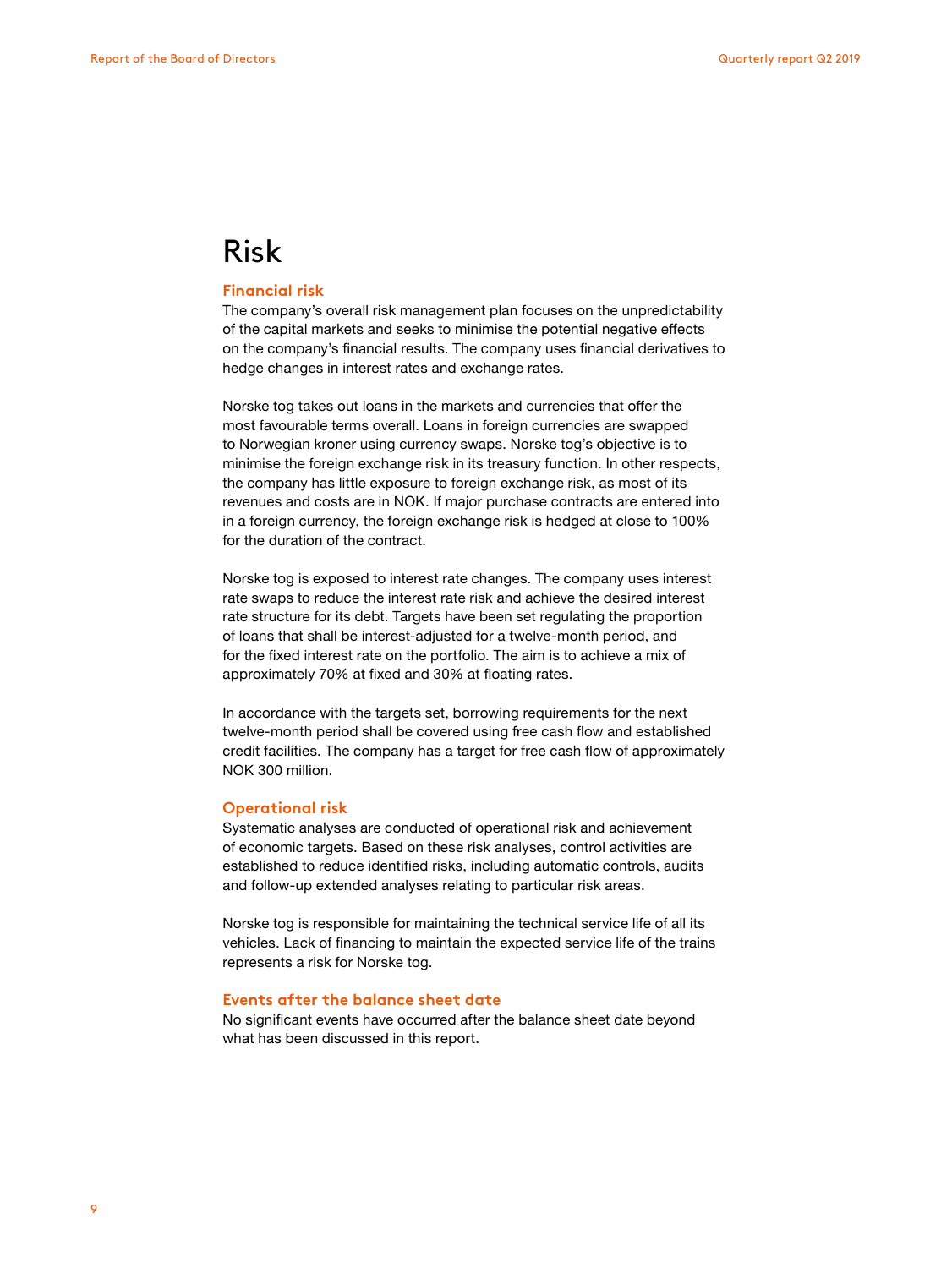### Conclusion

The quarterly report for Q2 2019 has been prepared in accordance with the requirements of IAS 34 Interim Financial Reporting.

The Board of Directors and CEO confirm that, to the best of their knowledge, the report provides a description of significant transactions conducted with related parties during the current period and the main risk factors facing the business in the coming period.

The Board of Directors and the CEO confirm that, to the best of their knowledge, the financial statements for Q2 2019 have been prepared in accordance with prevailing accounting standards, and the disclosures in the financial statements provide a true and fair view of the company's assets, liabilities and financial position and profit or loss as a whole at the end of the period, as well as a true and fair view of key events during the reporting period and their impact on the financial statements.

Oslo, 29 August 2019

Annette Malm Justad Chair of the Board of Directors

 $\stackrel{\scriptscriptstyle\diagup}{\scriptscriptstyle\sim}$   $\scriptstyle\mathcal{A}$ 

Marianne Abeler **Espen Opedal** Board member Board member

Chartragen

Vidar Larsen Øystein Risan Board member CEO

Offici Rise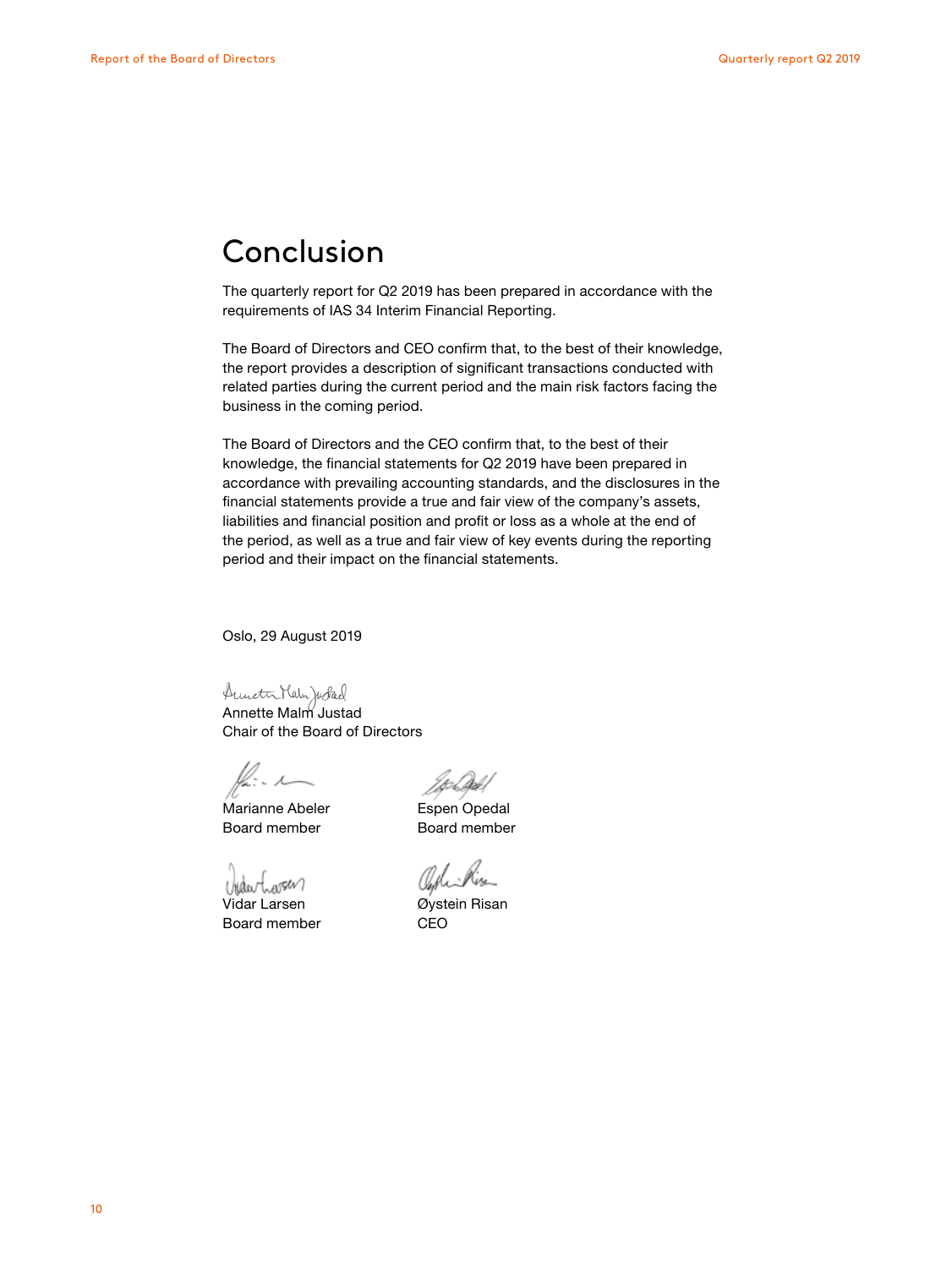### Income statement

| All numbers in TNOK                                   | <b>Notes</b> | 2nd<br>quarter<br>2019 | 2nd<br>quarter<br>2018 | 1. half-<br>year 2019 | 1. half-<br>year 2018 | <b>Year 2018</b> |
|-------------------------------------------------------|--------------|------------------------|------------------------|-----------------------|-----------------------|------------------|
| <b>Operating revenue</b>                              | 2            | 313999                 | 303 685                | 628 275               | 607 772               | 1 217 061        |
| Payroll and related expenses                          |              | 10 705                 | 9893                   | 20747                 | 18 0 24               | 43 0 28          |
| Depreciation and impairment                           |              | 176 660                | 171 470                | 352 936               | 340 103               | 692 055          |
| Other operating expenses                              |              | 32 192                 | 10 644                 | 55 104                | 20 270                | 56 045           |
| <b>Total operating expenses</b>                       |              | 219 557                | 192 007                | 428787                | 378 397               | 791 128          |
| <b>Operating profit</b>                               |              | 94 442                 | 111 678                | 199 488               | 229 375               | 425 933          |
| <b>Financial posts</b>                                |              |                        |                        |                       |                       |                  |
| Financial income                                      |              | 42 142                 | 55 934                 | 78 370                | 79 569                | 169 200          |
| Financial expenses                                    |              | -77 837                | $-85837$               | $-147834$             | -136 518              | $-291645$        |
| Net financial expenses – pensions                     |              |                        |                        |                       |                       | $-311$           |
| Unrealised fair value changes                         | 1            | 4 180                  | -4 170                 | 6740                  | 16943                 | 20 371           |
| <b>Net financial items</b>                            |              | -31 515                | $-34073$               | $-62724$              | $-40006$              | -102 385         |
|                                                       |              |                        |                        |                       |                       |                  |
| Profit before income tax                              |              | 62 927                 | 77 605                 | 136 764               | 189 369               | 323 548          |
| Income tax expense                                    |              | 14 473                 | 17849                  | 30 088                | 43 565                | 44 243           |
| Profit for the year                                   |              | 48 454                 | 59 756                 | 106 676               | 145 804               | 279 305          |
| Attributable to                                       |              |                        |                        |                       |                       |                  |
| <b>Equity holders</b>                                 |              | 48 454                 | 59 756                 | 106 676               | 145 804               | 279 305          |
| <b>OTHER COMPREHENSIVE INCOME</b>                     |              |                        |                        |                       |                       |                  |
| Profit for the year                                   |              | 48 454                 | 59 756                 | 106 676               | 145 804               | 279 305          |
| Items that will not be reclassified to profit or loss |              |                        |                        |                       |                       |                  |
| Deviation retirement benefit obligations              |              |                        |                        |                       |                       | -13 423          |
| Tax related to items that will not be<br>reclassified |              |                        |                        |                       |                       | 2883             |
| <b>Total comprehensive income</b><br>for the period   |              | 48 454                 | 59 756                 | 106 676               | 145 804               | 268765           |
| Attributable to                                       |              |                        |                        |                       |                       |                  |
| <b>Equity holders</b>                                 |              | 48 454                 | 59 756                 | 106 676               | 145 804               | 268765           |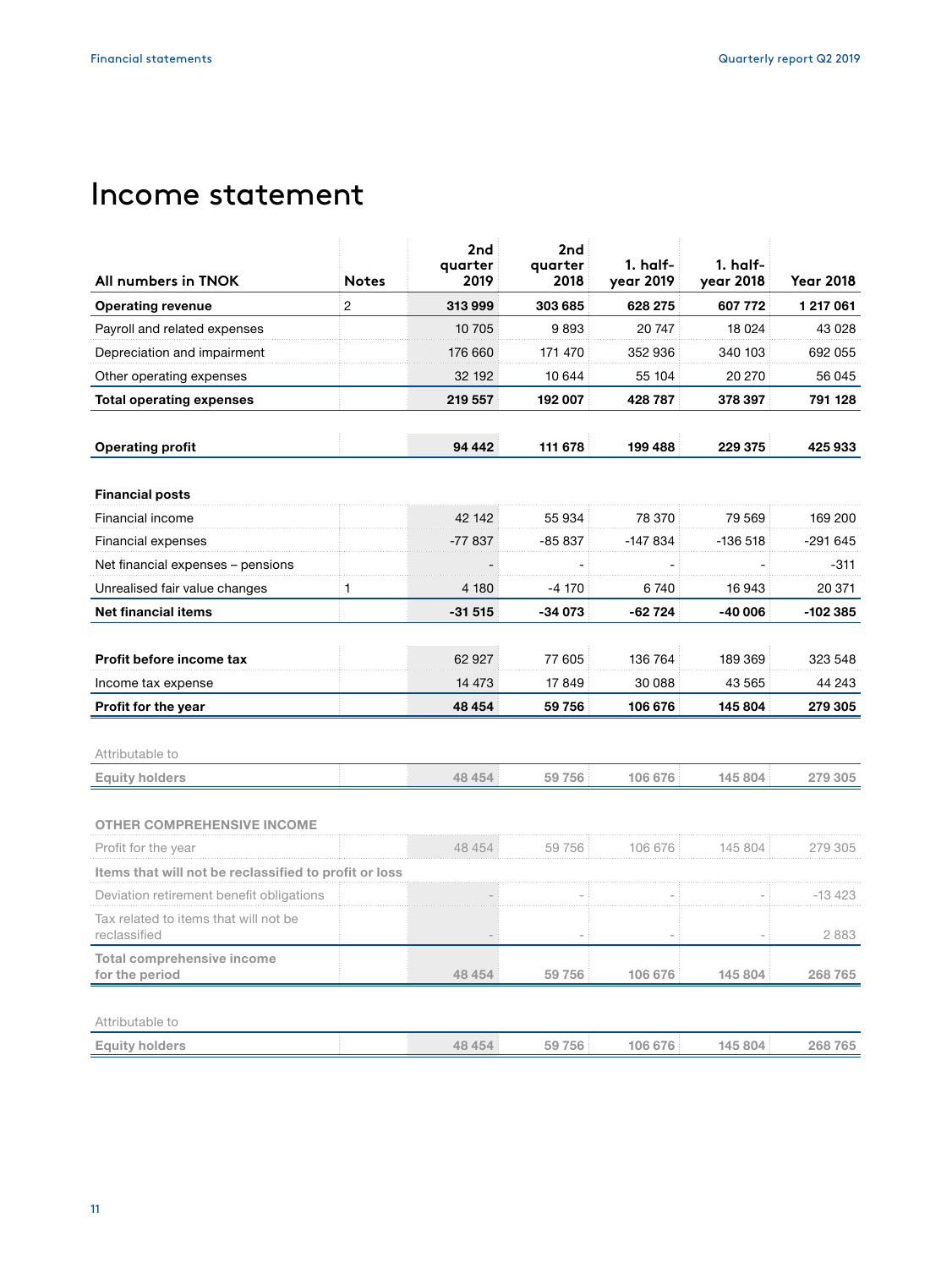# Overview financial position

| All numbers in TNOK                 | <b>Notes</b> | 30.06.2019 | 31.03.2019    | 31.12.2018 | 30.06.2018 |
|-------------------------------------|--------------|------------|---------------|------------|------------|
| <b>ASSETS</b>                       |              |            |               |            |            |
| Property, plant and equipment       | 3            | 10 334 487 | 10 504 044    | 9883793    | 9864241    |
| <b>Total non-current assets</b>     |              | 10 334 487 | 10 504 044    | 9883793    | 9864241    |
| Trade and other receivables         |              | 1 4 4 2    | 2 160         | 698        | 1 160      |
| Derivative financial assets         |              | 1 156 946  | 1 139 870     | 1 203 006  | 961 707    |
| Cash and bank deposits              |              | 602 939    | 1 129 741     | 2 372 091  | 692 190    |
| <b>Total current assets</b>         |              | 1761327    | 2 2 7 1 7 7 1 | 3 575 795  | 1 655 057  |
| <b>TOTAL ASSETS</b>                 |              | 12 095 814 | 12 775 815    | 13 459 588 | 11 519 298 |
| Ordinary shares and share premium   |              | 2 400 000  | 2 400 000     | 2 400 000  | 2 400 000  |
| <b>EQUITY AND LIABILITIES</b>       |              |            |               |            |            |
| Retained earnings                   |              | 541 275    | 492 192       | 434 598    | 311 637    |
| <b>Total equity</b>                 |              | 2941275    | 2892192       | 2834598    | 2 711 637  |
| <b>Borrowings</b>                   |              | 6715394    | 6 693 478     | 8 311 286  | 7927307    |
| Deferred tax obligation             |              | 690 225    | 676 382       | 660 137    | 662 342    |
| Retirement benefit obligations      |              | 31 455     | 31 905        | 32 296     | 16 167     |
| Other accruals                      | 4            | 8869       | 9429          |            |            |
| <b>Total long term liabilities</b>  |              | 7 445 943  | 7 411 194     | 9003719    | 8605816    |
| Trade and other payables            |              | 72 811     | 122 211       | 138 676    | 133 665    |
| <b>Borrowings</b>                   |              | 1 591 197  | 2 2 8 7 6 6 1 | 1463863    | 64 245     |
| Derivative financial instruments    |              | 44 589     | 62 557        | 18 732     | 3935       |
| <b>Total short term liabilities</b> |              | 1708 596   | 2 472 429     | 1621271    | 201 845    |
| <b>TOTAL EQUITY AND LIABILITIES</b> |              | 12 095 814 | 12 775 815    | 13 459 588 | 11 519 298 |

Oslo, 29 August 2019

Suncton Malen Judad

Annette Malm Justad Chair of the Board

Marianne Abeler Board Member

Espen Opedal Board Member

Vidar Larsen Board Member

Oghi Risa

Øystein Risan CEO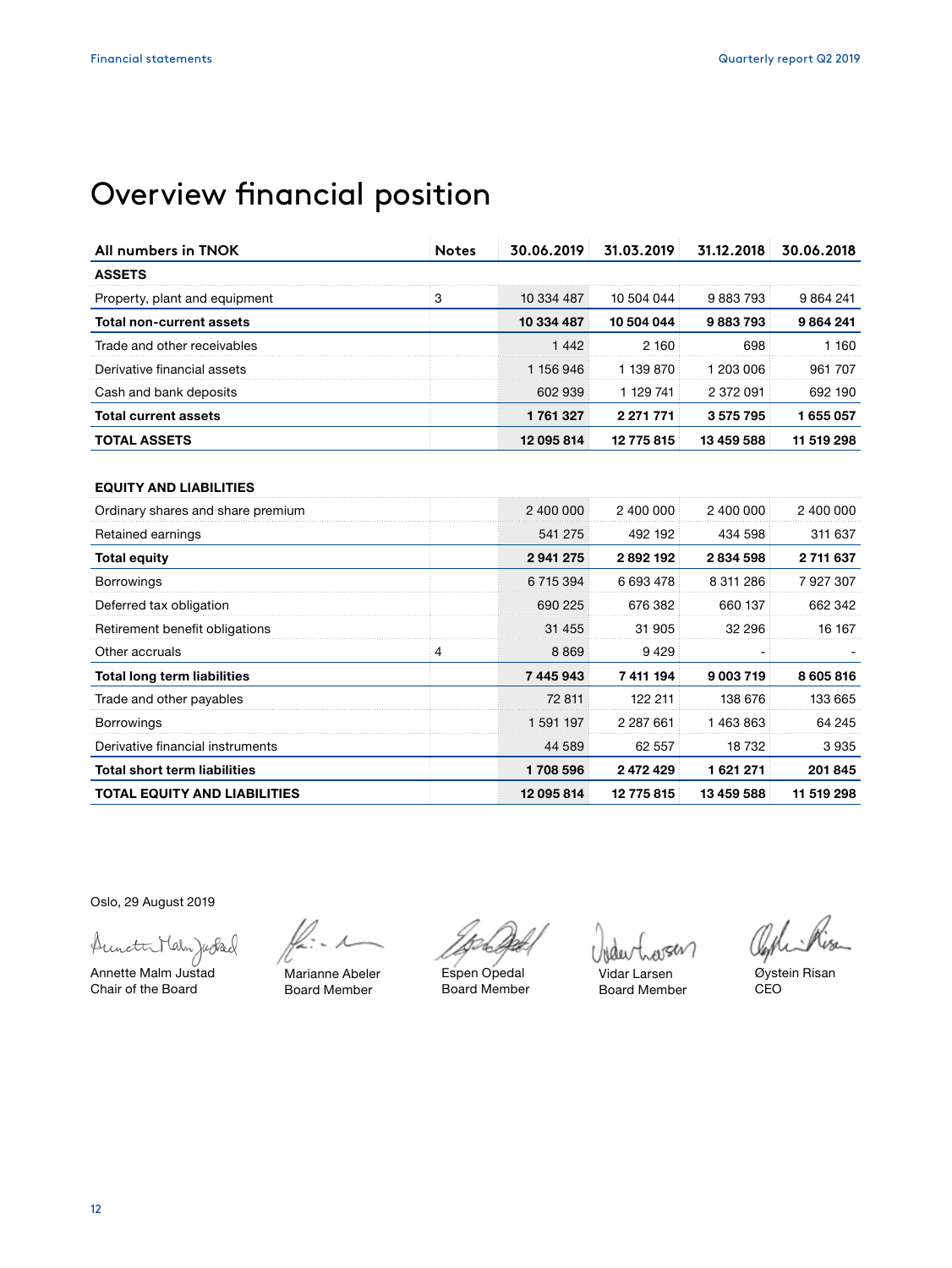## Cash flow statement

| All numbers in TNOK                                      |            | 1. half-year 2019 1. half-year 2018 | <b>Year 2018</b> |
|----------------------------------------------------------|------------|-------------------------------------|------------------|
| Profit for the period before income tax expense          | 136 764    | 189 369                             | 323 548          |
| Depreciation and impairment in the income statement      | 352 936    | 340 103                             | 692 055          |
| Net changes to obligations and retirement benefit oblig. | $-841$     | $-2104$                             | 602              |
| Interest items                                           | $-106082$  | $-109353$                           | $-52161$         |
| Changes to working capital                               | $-59135$   | 134 243                             | 139 717          |
| Net cash flow from operating activities                  | 323 642    | 552 258                             | 1 103 761        |
| Purchase of PPE                                          | $-792805$  | $-470560$                           | $-842064$        |
| Net cash flow from investment activities                 | -792 805   | -470 560                            | $-842064$        |
| Proceeds from borrowings                                 |            | 1 350 000                           | 2850000          |
| Repayment of borrowings                                  | $-1300000$ | $-1099995$                          | -1 099 995       |
| Net cash flow from financial activities                  | $-1300000$ | 250 005                             | 1750005          |
| Net change in cash and bank deposits for the period      | -1769163   | 331 703                             | 2011 702         |
| Cash and bank deposits as at the beginning of the period | 2 372 091  | 360 499                             | 360 499          |
| Foreign exchange gain/loss on cash and bank deposits     | 11         | $-12$                               | $-110$           |
| Cash and bank deposits as at the end of the period       | 602939     | 692 190                             | 2372091          |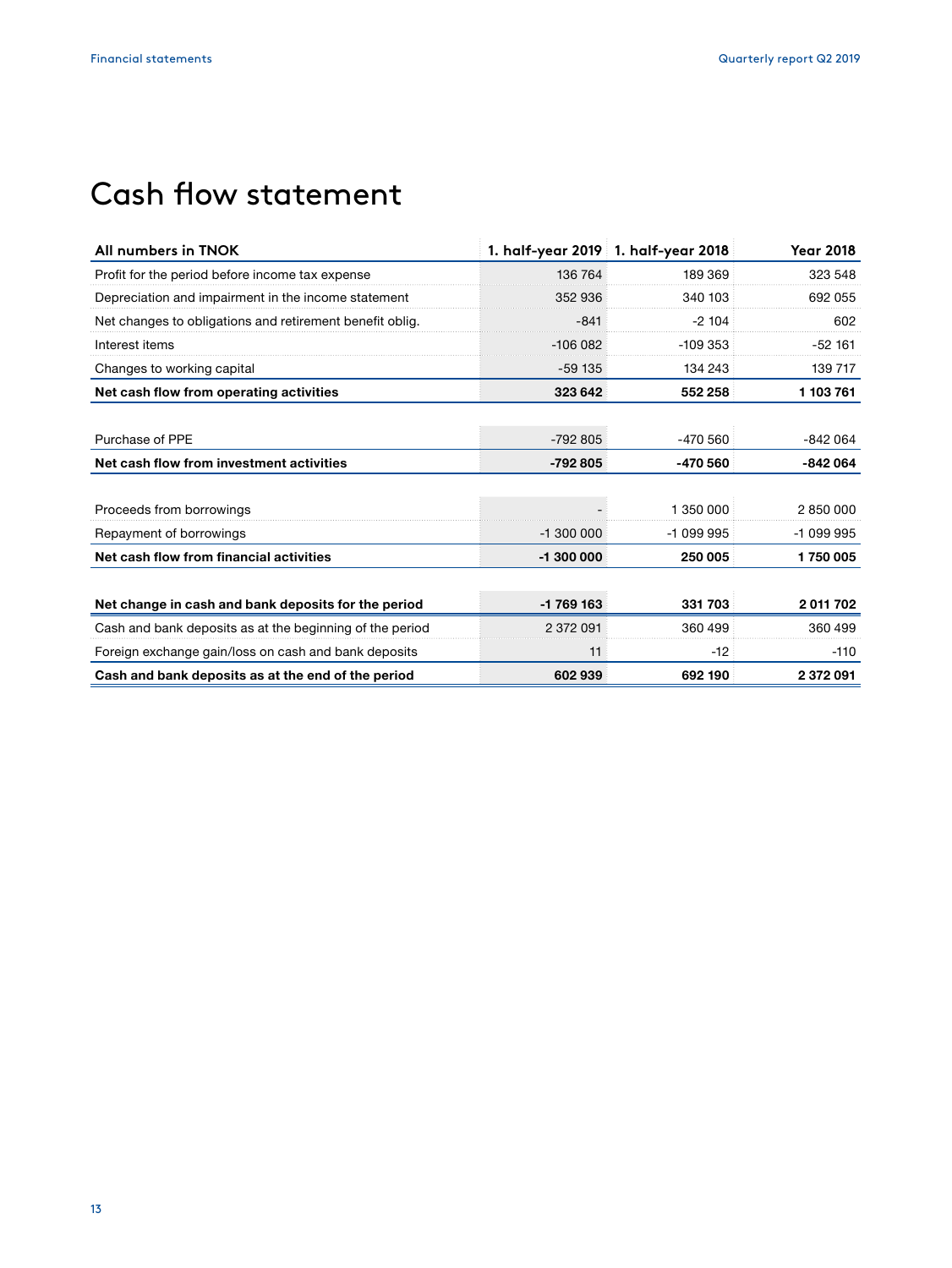# Equity

| 1. half-year 2019 (All numbers in TNOK) | Ordinary<br>shares | <b>Share</b><br>premium | <b>Retained</b><br>earnings | <b>TOTAL</b> |
|-----------------------------------------|--------------------|-------------------------|-----------------------------|--------------|
| Equity 1st of January 2019              | 100 000            | 2 300 000               | 434 599                     | 2 834 599    |
| Profit for the year                     |                    |                         | 48 454                      | 48 454       |
| From other comprehensive income         |                    |                         |                             |              |
| Equity 30th of June 2019                | 100 000            | 2 300 000               | 483 053                     | 2883053      |

| 1. half-year 2018 (All numbers in TNOK) | Ordinarv<br>shares | <b>Share</b><br>premium | Retained<br>earnings | TOTAL     |
|-----------------------------------------|--------------------|-------------------------|----------------------|-----------|
| Equity 1st of January 2018              | 100000             | 2300000                 | 165 834              | 2 565 834 |
| Profit for the year                     |                    |                         | 59 756               | 59 756    |
| From other comprehensive income         |                    |                         |                      |           |
| Equity 30th of June 2018                | 100 000            | 2 300 000               | 225 590              | 2625590   |

| 2018 (All numbers in TNOK)          | Ordinary<br>shares | <b>Share</b><br>premium | <b>Retained</b><br>earnings | <b>TOTAL</b> |
|-------------------------------------|--------------------|-------------------------|-----------------------------|--------------|
| Equity 1st of January 2018          | 100 000            | 2,300,000               | 165 834                     | 2 565 834    |
| Profit for the year                 |                    |                         | 279 305                     | 279 305      |
| From other comprehensive income     |                    |                         | -10 540                     | $-10,540$    |
| <b>Equity 31st of December 2018</b> | 100 000            | 2 300 000               | 434 599                     | 2834598      |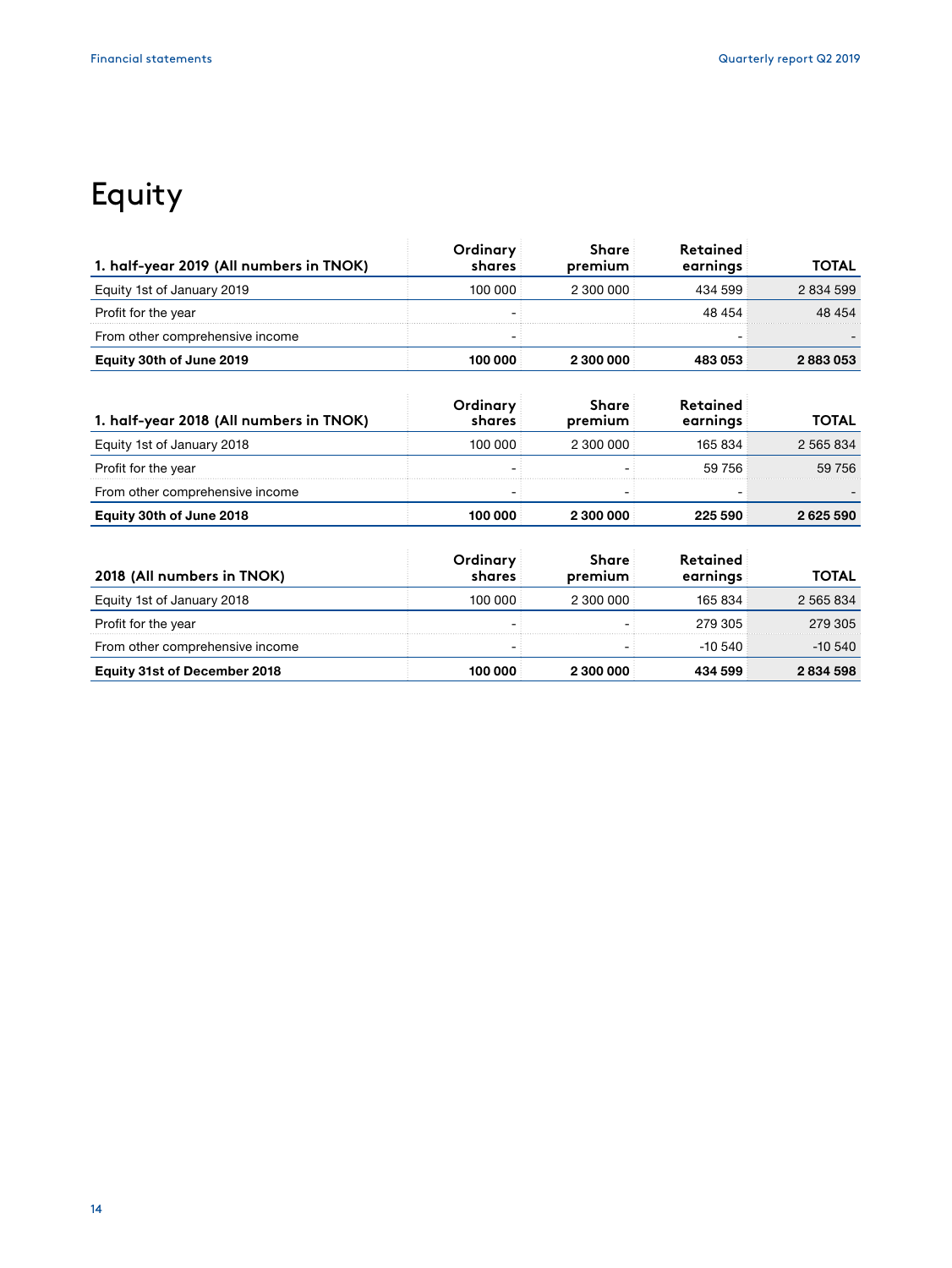# Notes – reporting information

### **Framework and accounting policies**

The corporate financial statements of Norske tog AS have been prepared in accordance with International Financial Reporting Standards (IFRS) and interpretations by the IFRS Interpretations Committee (IFRIC) as determined by the EU.

The corporate financial statements have been prepared under the historical cost convention, with the exception of financial derivatives and certain financial assets and liabilities measured at fair value.

The interim financial statements are presented in accordance with ISA 34 Interim Financial Reporting. The interim financial statements must be seen in the context of the company's most recent year-end financial statements, which contain a full description of the company's accounting policies.

Tax for the period is calculated based on the nominal tax rate in Norway.

The accounting policies applied in 2019 are consistent with those applied to the financial statements for 2018, with the exception that the company has implemented IFRS 16 with effect from 1 January 2019.

#### **Implementation of new accounting standards** IFRS 16 Leases

IFRS 16 came into force for accounting periods beginning on or after 1 January 2019.

#### *Leasing out*

Norske tog AS's revenue from leasing out trains is covered by IFRS 16. IFRS 16 entails only minor changes in disclosure requirements for lease contracts. Norske tog AS owns the trains that are leased out and, pursuant to IFRS 16.C14, will not make any modifications to its accounting on transition.

### *Hiring in*

Pursuant to IFRS 16, lessees shall recognise all leases in the balance sheet in the form of a liability to pay charges over the lease term and the associated right-of-use asset. All leases that transfer to the lessee the right to control use of an identified asset and receive the economic benefits shall be recognised. There will no longer be a distinction in the treatment of finance and operating leases.

The company has chosen to use the modified retrospective method to calculate the implementation effect for leases already in place at the time of transition to the new standard, without restating comparative figures. The implementation effect has been recognised in the opening balance on 1 January 2019 by making the value of the assets equal to the lease liabilities.

The lease liability is measured at the present value of fixed lease payments over the lease term. Payments that are index-linked or similar are based on the relevant factor at the time of recognition. When calculating the implementation effect for leases that existed on 1 January 2019, the discount rate is set based on the marginal borrowing rate on the date the standard was implemented.

The company has chosen to use the exception clause by expensing shortterm leases of up to 12 months and low-value leases directly in the income statement.

For contracts that also include provision of other products or services, the company has chosen to recognise these costs as operating expenses separately from the lease component.

The lease term has been determined based on irrevocable lease terms adjusted for extension options and termination rights the company is reasonably certain to use.

Impairment testing pursuant to IAS 36 is carried out for capitalised right-of-use assets, with special consideration given to how the associated lease liability is to be incorporated in the impairment test.

Implementation of the new standard has increased the balance sheet total to just over TNOK 10,824 at 1 January 2019. See note 4 for more detailed information.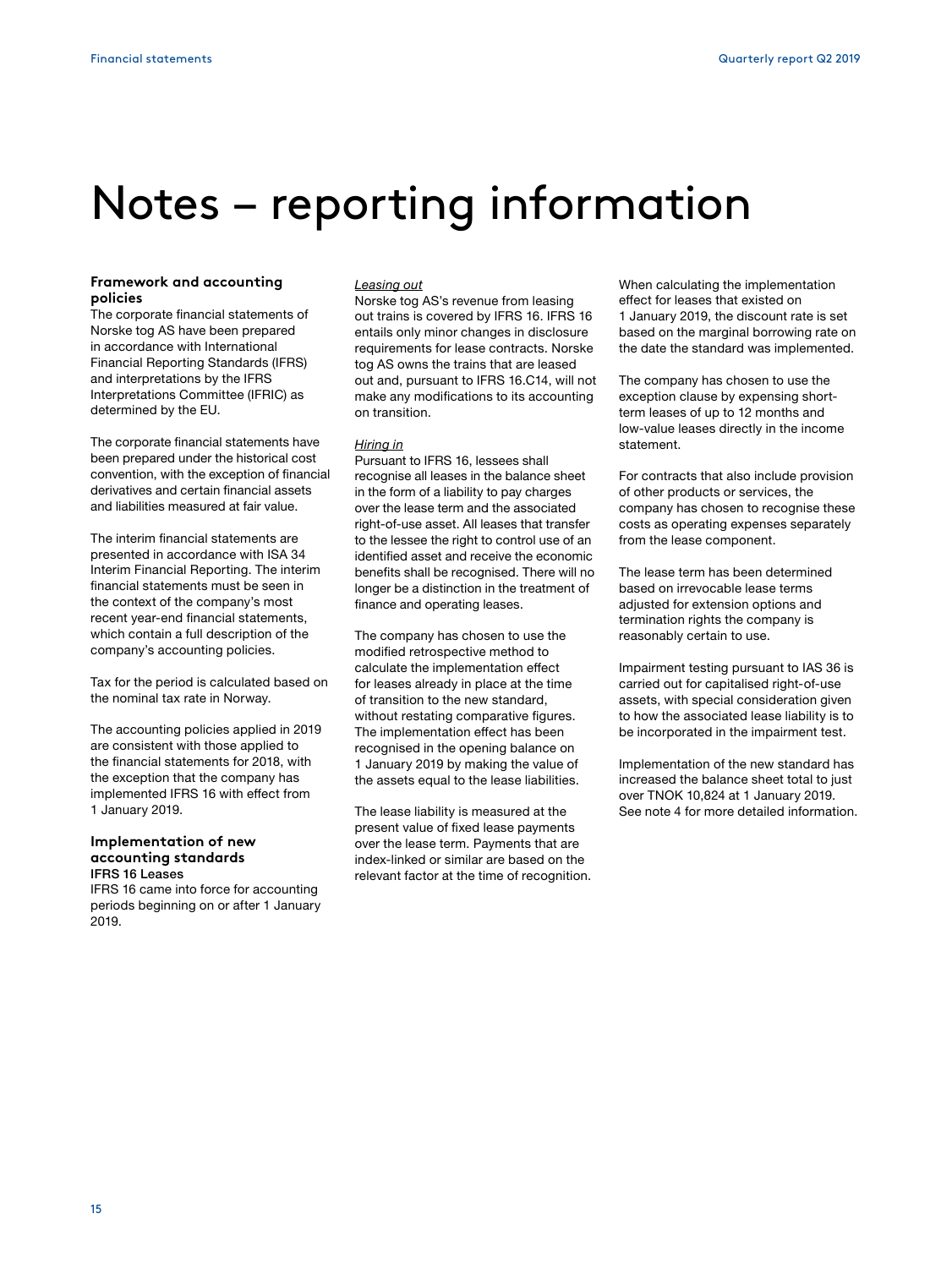# 1. Unrealised fair value changes

The table below shows unrealised value changes in assets, liabilities and derivatives measured at fair values.

| Unrealised fair value changes                         | 30.06.2019 | 30.06.2018 | 31.12.2018 |
|-------------------------------------------------------|------------|------------|------------|
| Unrealised value changes derivatives used for hedging | -59 197    | 109 964    | 16.524     |
| Unrealised value changes bonds                        | 65 937     | -93.021    | 3847       |
| Total unrealised value changes financial items        | 6 740      | 16 943     | 20 371     |

### 2. Sales analysis per category

Norske tog AS has only one operating segment – leasing of passenger rolling stock.

| Analysis of operating income by category | 31.03.2019 | 31.03.2018 | <b>Year 2018</b> | Last 12<br>months |
|------------------------------------------|------------|------------|------------------|-------------------|
| Leasing revenue                          | 627 998    | 607 505    | 1 215 011        | 1 235 504         |
| Other revenue                            | 277        | 267        | 2050             | 2060              |
| Total                                    | 628 275    | 607 772    | 1 217 061        | 1 237 564         |

 $\overline{\phantom{a}}$ 

 $\overline{\phantom{a}}$ 

#### **Information on important customers**

The company has only one customer for leasing of passenger rolling stock, Vy Gruppen AS, which accounts for 100 % of the leasing revenue.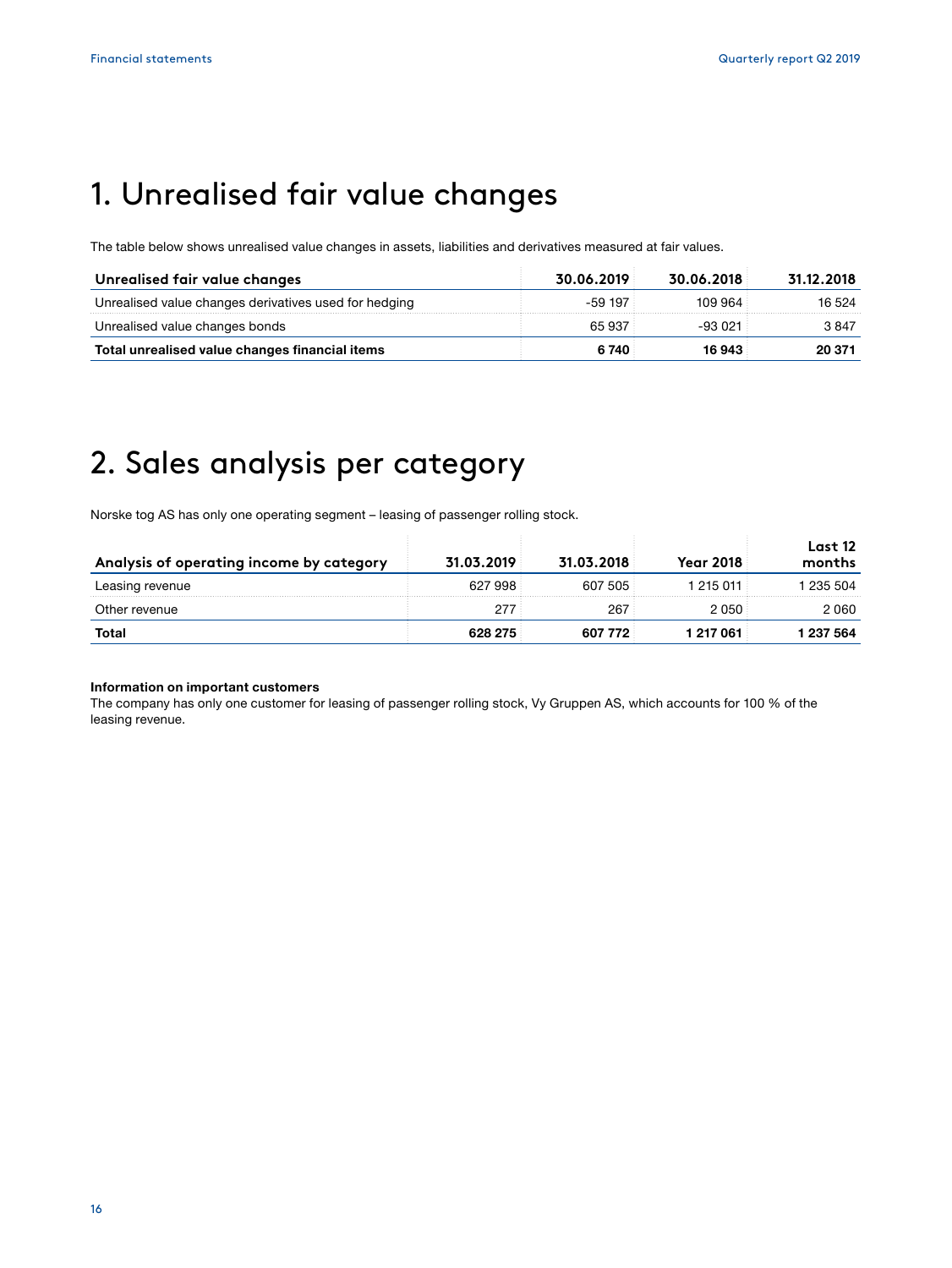# 3. Property, plant and equipment

|                                  | Machinery<br>and equip-<br>ment | Transpor-<br>tation | Partially<br>trains | deliv. Under con-<br>struction | Right-to-<br>use other<br>assets | Total      |
|----------------------------------|---------------------------------|---------------------|---------------------|--------------------------------|----------------------------------|------------|
| At 1st of January 2019           |                                 |                     |                     |                                |                                  |            |
| Accumulated acquisition cost     | 46 693                          | 10 803 140          | 480 053             | 15 287                         |                                  | 11 345 173 |
| Accumulated depreciation         | -36 385                         | -1 424 995          |                     |                                | - 1                              | -1 461 380 |
| Total                            | 10 308                          | 9 3 78 145          | 480 053             | 15 287                         |                                  | 9883793    |
| Opening net book value           | 10 308                          | 9 378 145           | 480 053             | 15 287                         |                                  | 9883793    |
| 2nd quarter 2019                 |                                 |                     |                     |                                |                                  |            |
| Implementation effect of IFRS 16 |                                 |                     |                     |                                | 10 824                           | 10824      |
|                                  |                                 |                     |                     |                                |                                  |            |
| <b>Additions</b>                 |                                 |                     | 674 323             | 118 483                        |                                  | 792 806    |
| <b>Transfers within PPE</b>      | 713                             | 215 855             | $-127213$           | $-89355$                       |                                  |            |
| Depreciations                    | $-3889$                         | -348 395            |                     |                                | -651                             | -352 936   |
| Total                            | 7 131                           | 9 245 605           | 1027163             | 44 4 15                        | 10 173                           | 10 334 487 |
| At 30th of June 2019             |                                 |                     |                     |                                |                                  |            |
| Accumulated acquisition cost     | 47 406                          | 11 018 995          | 1 027 163           | 44 415                         | 10 824                           | 12 148 803 |

|                          |                 | .          | .         | .      | .      | .          |
|--------------------------|-----------------|------------|-----------|--------|--------|------------|
| Accumulated depreciation | $-40.274$       | -1 773 390 |           | -      | $-651$ | $-1814316$ |
| Total                    | $^{\prime}$ 131 | 9 245 605  | 1 027 163 | 44 415 | 10 173 | 10 334 487 |
|                          |                 |            |           |        |        |            |

|                              | Machinery<br>and eauip-<br>ment | Transpor-<br>tation | Partially<br>trains | deliv. Under con-<br>struction | Right-to-<br>use other<br>assets | Total      |
|------------------------------|---------------------------------|---------------------|---------------------|--------------------------------|----------------------------------|------------|
| At 1st of January 2018       |                                 |                     |                     |                                |                                  |            |
| Accumulated acquisition cost | 44 723                          | 9681962             | 501288              | 275 136                        |                                  | 10 503 109 |
| Accumulated depreciation     | $-19.279$                       | -750 046            |                     |                                |                                  | -769 325   |
| Total                        | 25 444                          | 8931916             | 501288              | 275 136                        |                                  | 9 733 784  |

#### **2nd quarter 2018**

| Opening net book value | 25 4 44 | 8 931 916 | 501 288 | 275 136   | 9 733 784 |
|------------------------|---------|-----------|---------|-----------|-----------|
| Additions              | 1.506 i | 316.964   | 152 091 |           | 470 561   |
| Transfers within PPE   |         | 241 409   |         | $-241409$ |           |
| Depreciations          | -8 196  | -331 907  |         |           | -340 103  |
| Total                  | 18 754  | 9 158 382 | 53 379  | 33 727    | 9864241   |

### **At 30th of June 2019**

| Accumulated acquisition cost | 46 229    | 10 240 335 | 653379  | 33 727 |   | 10 973 670 |
|------------------------------|-----------|------------|---------|--------|---|------------|
| Accumulated depreciation     | $-27.475$ | $-1081953$ |         |        | - | $-1109428$ |
| Total                        | 18 754    | 9 158 382  | 6533379 | 797    |   | 9864241    |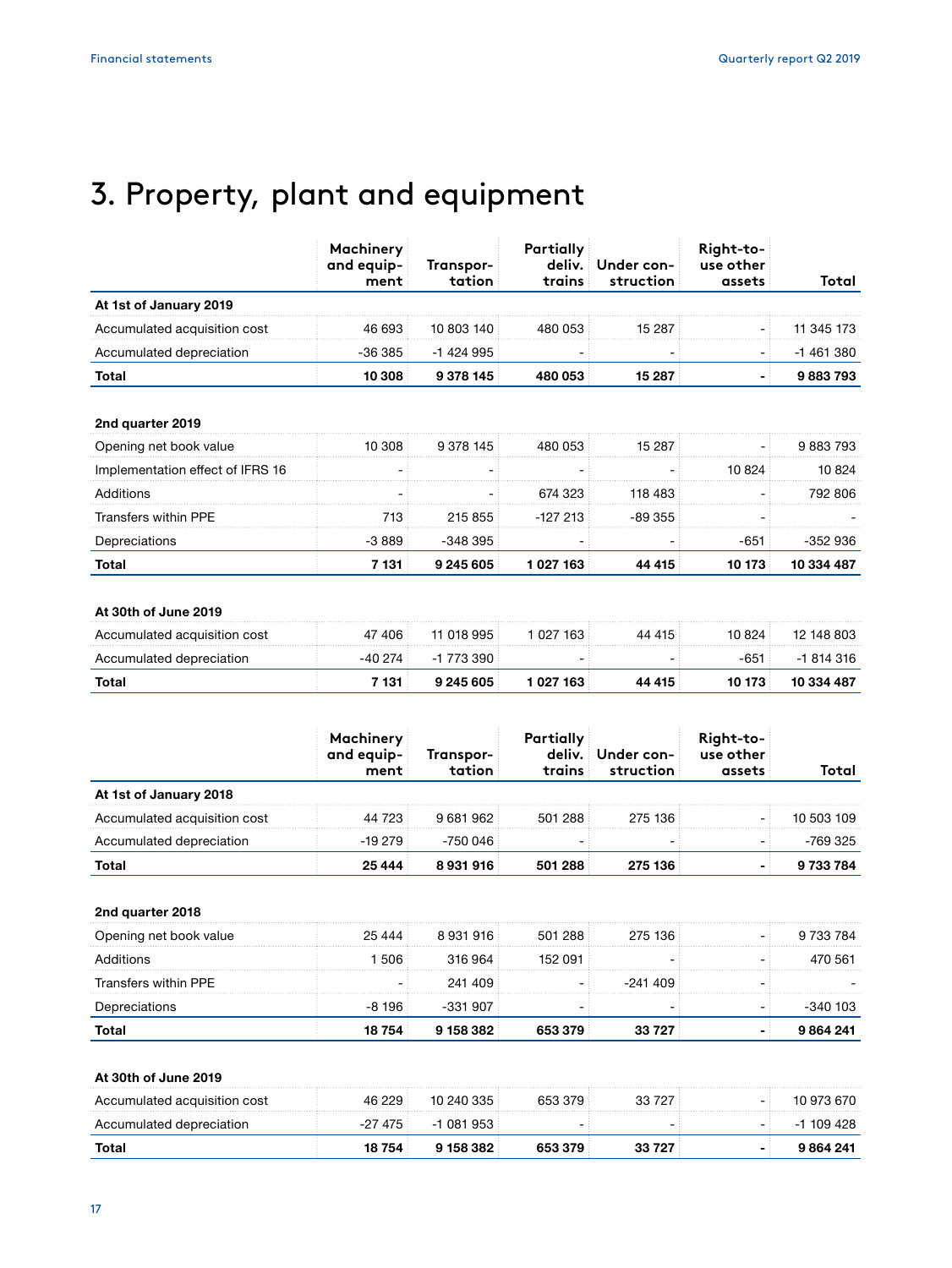|                              | <b>Machinery</b><br>and equip-<br>ment | Transpor-<br>tation | Partially<br>trains | deliv. Under con-<br>struction | Right-to-<br>use other<br>assets | Total      |
|------------------------------|----------------------------------------|---------------------|---------------------|--------------------------------|----------------------------------|------------|
| At 1st of January 2018       |                                        |                     |                     |                                |                                  |            |
| Accumulated acquisition cost | 44 723                                 | 9681962             | 501288              | 275 136                        |                                  | 10 503 109 |
| Accumulated depreciation     | $-19279$                               | -750 046            |                     |                                |                                  | -769 325   |
| Total                        | 25 4 44                                | 8931916             | 501 288             | 275 136                        |                                  | 9733783    |

### **Annual accounts 2018**

| Opening net book value | 25 4 4 4 | 8 931 916 | 501288    | 275 136  | 9 733 783 |
|------------------------|----------|-----------|-----------|----------|-----------|
| Additions              |          |           | 265 317   | 576 747  | 842 064   |
| Transfers within PPE   | 970.     | 1 121 178 | $-286552$ | -836 596 |           |
| Impairment             | $-2607$  |           |           |          | -2.607    |
| Depreciations          | -14 499  | -674 949  |           |          | -689 448  |
| Total                  | 10 308   | 9 378 145 | 053       | 15 287   | 9883793   |

### **At 31st of December 2018**

| Accumulated acquisition cost | 46 693    | 10 803 140 | 480 053 | 15 287 | - | 11 345 173 |
|------------------------------|-----------|------------|---------|--------|---|------------|
| Accumulated depreciation     | -36 385 : | $-1424995$ |         |        | - | -1 461 380 |
| Total                        | 10 308    | 9 378 145  | 480 053 | 15 287 |   | 9883793    |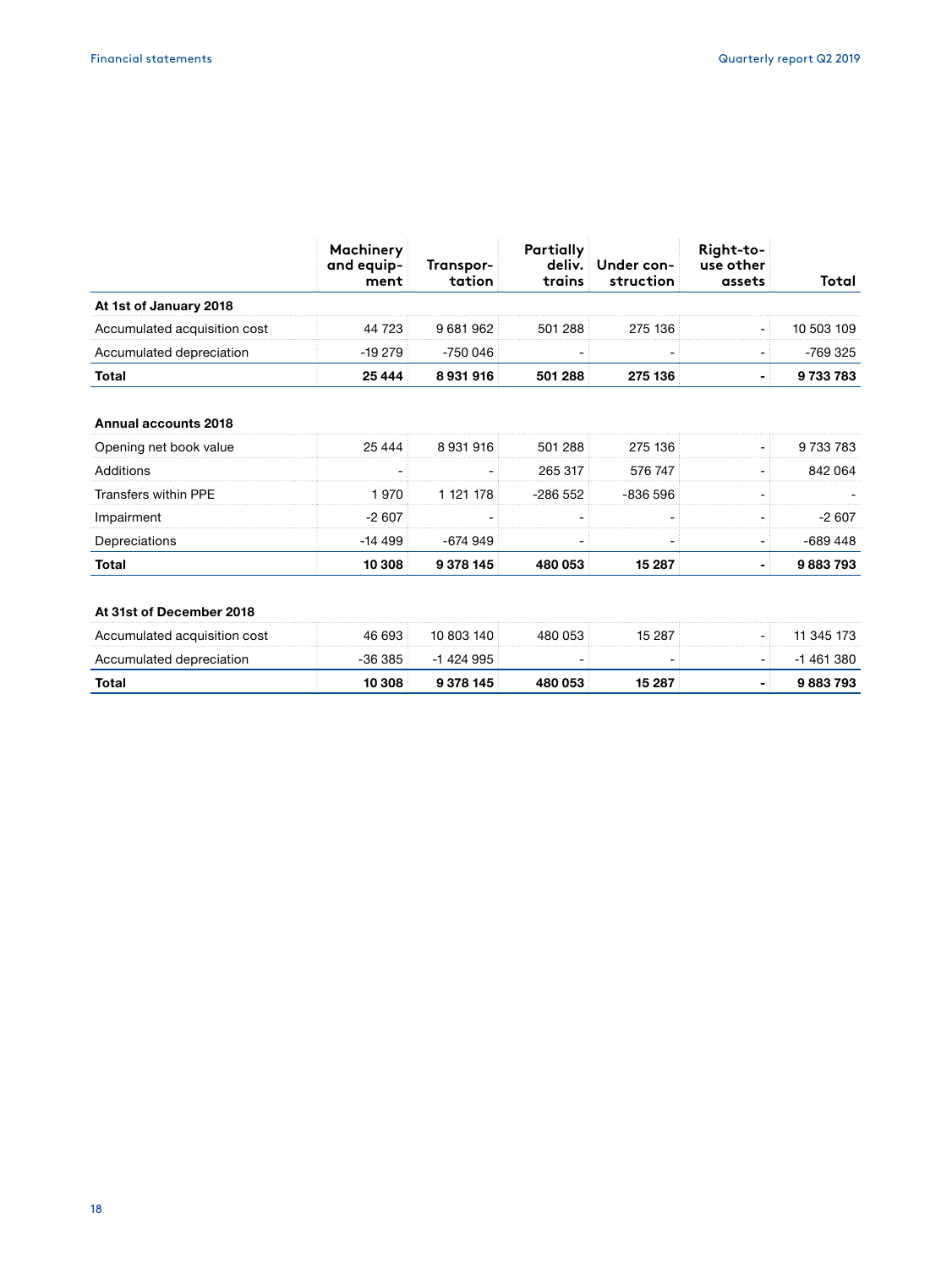### 4. Lease agreements

| Specification of changes in the period                                                 |        |        |  |
|----------------------------------------------------------------------------------------|--------|--------|--|
| Opening balance implementation effects leasing earlier classified as operational lease | 10824  | 10824  |  |
| Total opening balance right-to-use assets / lease obligations                          | 10 824 | 10 824 |  |
| Lease payments                                                                         |        |        |  |
| Depreciations                                                                          |        |        |  |
| Additions and changes in agreements                                                    |        |        |  |
| Other                                                                                  |        |        |  |
| <b>Total closing balance</b>                                                           | 10 265 |        |  |

Interest expense for lease obligations amounted to 116 TNOK for 1st half-year of 2019

For further specification on the effects from right-of-use assets on the balance sheet and the income statement, see note 3 Property, plant and equipment

| Liabilities          | 1. half- $\overline{a}$<br>year 2019 | -1. half<br>1018 year |
|----------------------|--------------------------------------|-----------------------|
| Short-term liability | 1395                                 |                       |
| Long-term liability  | 8 869.                               |                       |
| Total                | 10 265                               |                       |

| Reconciliation of the opening balance lease obligation                      | 2nd quarter<br>2019 |
|-----------------------------------------------------------------------------|---------------------|
| Gross lease liability 1st of January 2019                                   | 8854                |
| Discounting effects                                                         | $-1037$             |
| Lease liability 1st of January 2019                                         | 7817                |
| Short term leases / leases with low value                                   | $-1959$             |
| Options that are reasonably certain to be exercised                         | 4966                |
| Increased lease liability due to IFRS 16 implementation 1st of January 2019 | 10824               |
| Financial leases recognised 1st of January 2019                             |                     |
| Lease liability due to IFRS 16 implementation 1st of January 2019           | በ ጸ24               |

Weighted average of the discount rate as at 1st of January 2019 was 2,18%

| Additional information                                 |    |
|--------------------------------------------------------|----|
| Leases not recognised                                  |    |
| Short-term agreements (between one month and one year) |    |
| Costs related to low value items                       | 66 |
| Tota.                                                  |    |

### **Cash flows**

Total cash flows on leases 686

The leases that are included in the table above are leasing of property. For further description of the company's lease agreements – see the principles note.